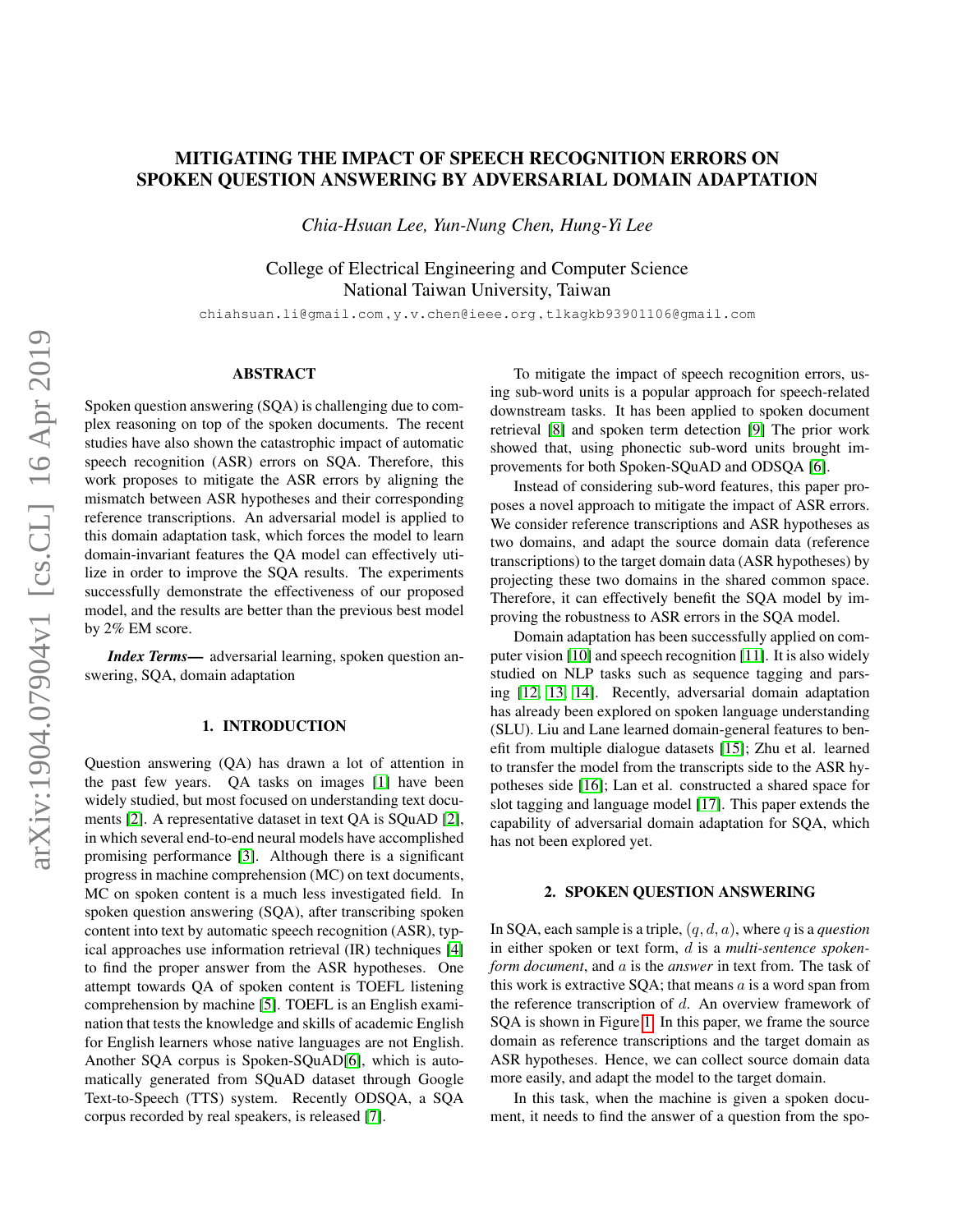

<span id="page-1-0"></span>Fig. 1. Flow diagram of the SQA system.

ken document. SQA can be solved by the concatenation of an ASR module and a question answering module. Given the ASR hypotheses of a spoken document and a question, the question answering module can output a text answer.

The most intuitive way to evaluate the text answer is to directly compute the Exact Match (EM) and Macro-averaged F1 scores (F1) between the predicted text answer and the ground-truth text answer. We used the standard evaluation script from SQuAD [\[2\]](#page-4-1) to evaluate the performance.

## 3. QUESTION ANSWERING MODEL

The used architecture of the QA model is briefly summarized below. Here we choose QANet [\[3\]](#page-4-2) as the base model due to the following reasons: 1) it achieves the second best performance on SQuAD, and 2) since there are completely no recurrent networks in QANet, its training speed is 5x faster than BiDAF [\[18\]](#page-4-17) when reaching the same performance on SQuAD.

The network architecture is illustrated in Figure [2.](#page-1-1) The left blocks and the right blocks form two QANets, each of which takes a document and a question as the input and outputs an answer. In QANet, firstly, an *embedding encoder* obtains word and character embeddings for each word in  $q$  or  $d$ and then models the temporal interactions between words and refines word vectors to contextualized word representations. All encoder blocks used in QANet are composed exclusively of depth-wise separable convolutions and self-attention. The intuition here is that convolution components can model local interactions and self-attention components focus on modeling global interactions. The *context-query attention layer* generates the question-document similarity matrix and computes the question-aware vector representations of the context words. After that, a *model encoder layer* containing seven encoder blocks captures the interactions among the context words conditioned on the question. Finally, the *output layer* predicts a start position and an end position in the document to extract the answer span from the document.



<span id="page-1-1"></span>Fig. 2. The overall architecture of the proposed QA model with a domain discriminator. Each layer can be tied or untied between the source and target models.

## 4. DOMAIN ADAPTATION APPROACH

The main focus of this paper is to apply domain adaptation for SQA. In this approach, we have two SQA models (QANets), one trained from target domain data (ASR hypotheses) and another trained from source domain data (reference transcriptions). Because the two domains share common information, some layers in these two models can be tied in order to model the shared features. Hence, we can choose whether each layer in the QA model should be shared. Tying the weights between the source layer and the target layer in order to learn a symmetric mapping is to project both source and target domain data to a shared common space. Different combinations will be investigated in our experiments.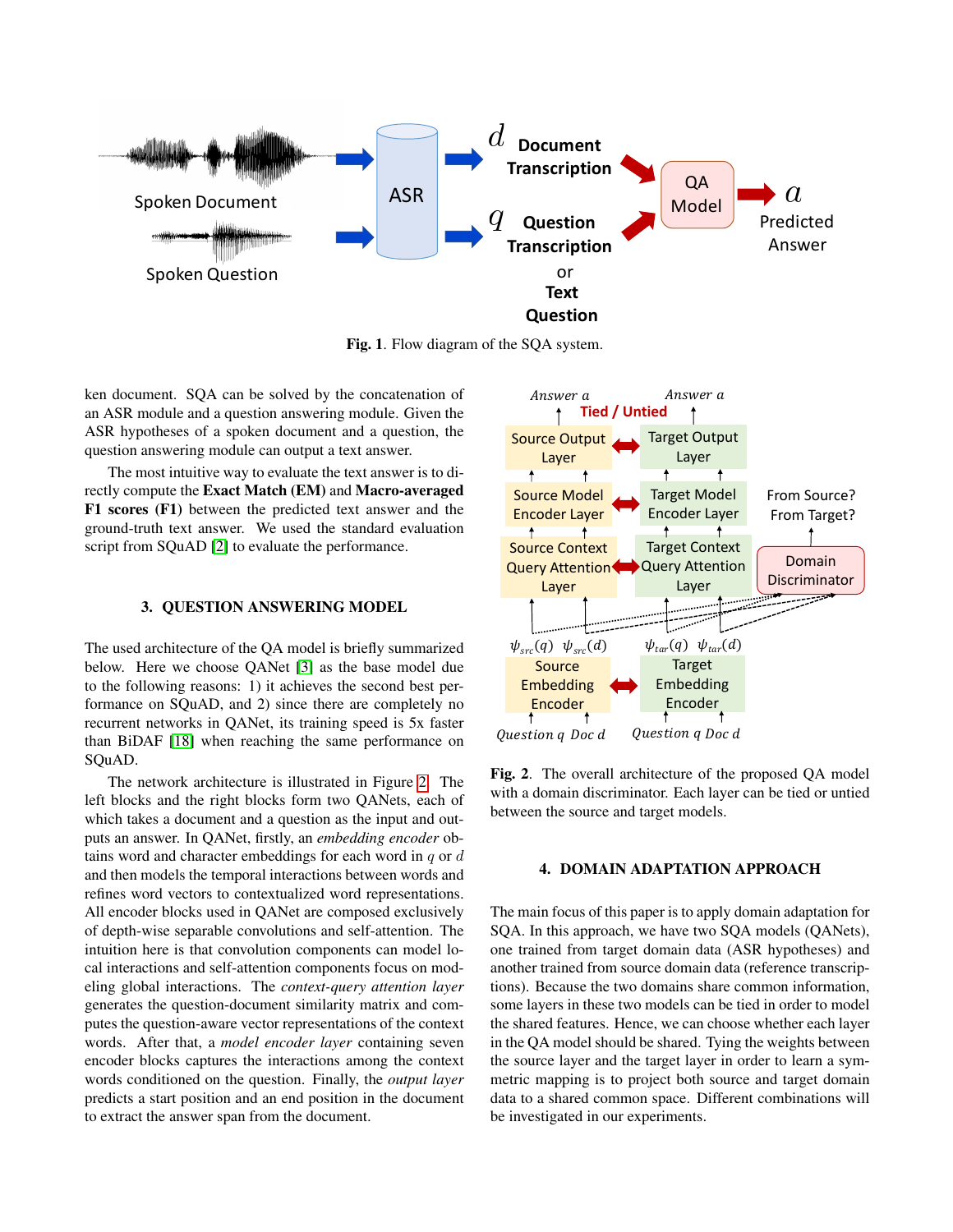More specifically, we incorporate a domain discriminator into the SQA model shown in Figure [2,](#page-1-1) which can enforce the embedding encoder to project the sentences from both source and target domains into a shared common space and consequentially to be ASR-error robust. Although the embedding encoder for both domains may *implicitly* learn some common latent representations, adversarial learning can provide a more *direct* training signal for aligning the output distribution of the embedding encoder from both domains. The embedding encoder takes in a sequence of word vectors and generates a sequence of hidden vectors with the same length. We use  $\Psi_{\text{tar}}(q)$  and  $\Psi_{\text{tar}}(d)$  ( $\Psi_{\text{src}}(q)$  and  $\Psi_{\text{src}}(d)$ ) to represent the hidden vector sequence given the question  $q$  and the document  $d$ in the target (source) domain respectively.

The domain discriminator  $D$  focuses on identifying the domain of the vector sequence is from given  $\Psi_{\text{tar}}$  or  $\Psi_{\text{src}}$ , where the objective is to minimize  $L_{dis}$ .

$$
L_{\text{dis}} = E_{(q,d,a) \sim \text{tar}} \left[ \log D(\Psi_{\text{tar}}(q)) + \log D(\Psi_{\text{tar}}(d)) \right] \tag{1}
$$

$$
+ E_{(q,d,a) \sim \text{src}} \left[ \log(1 - D(\Psi_{\text{src}}(q)) + \log(1 - D(\Psi_{\text{src}}(d)) \right].
$$

Given a training example from the target domain ( $(q, d, a)$  ∼ tar),  $D$  learns to assign a lower score to  $q$  and  $d$  in that example, that is, to minimize  $D(\Psi_{\text{tar}}(q))$  and  $D(\Psi_{\text{tar}}(d))$ . On the other hand, given a training example from the source domain  $((q, d, a) \sim \text{src})$ , D learns to assign a larger value to q and d.

Furthermore, we update the parameters of the embedding encoders to maximize the domain classification loss  $L_{dis}$ , which works adversarially towards the domain discriminator. We thus expect the model to learn features and structures that can generalize across domains when the outputs of  $\Psi_{\text{src}}$  are indistinguishable from the outputs of  $\Psi_{\text{tar}}$ . The loss function for embedding encoder,  $L_{\text{enc}}$ , is formulated as

$$
L_{\text{enc}} = L_{\text{qa}} - \lambda_G L_{\text{dis}},\tag{2}
$$

where  $\lambda_G$  is a hyperparameter. The two embedding encoders in the QA model are learned to maximize  $L_{dis}$  while minimizing the loss for QA,  $L_{qa}$ . Because the parameters of other layers in QA model are independent to the loss of the domain discriminator, the loss function of other layers,  $L_{other}$ , is equivalent to  $L_{qa}$ , that is,  $L_{other} = L_{qa}$ .

Although the discriminator is applied to the output of embedding encoder in Figure [2,](#page-1-1) it can be also applied to other layers.<sup>[1](#page-2-0)</sup> Considering that almost all QA model contains such embedding encoders, the proposed approach is expected to generalize to other QA models in addition to QANet.

## 5. EXPERIMENTS

#### 5.1. Corpus

Spoken-SQuAD is chosen as the target domain data for training and testing. Spoken-SQuAD [\[6\]](#page-4-5) is an automatically gen-

<span id="page-2-1"></span>Table 1. Illustration of domain mismatch, where the models are trained on the source domain (Text-SQuAD; T-SQuAD) or the target domain (Spoken-SQuAD; S-SQuAD) and then evaluated on both source and target domains.

| Model           |     |       | <b>T-SQuAD</b> | S-SQuAD |       |
|-----------------|-----|-------|----------------|---------|-------|
| <b>Training</b> |     | EM    | F1             | EM      | F1    |
| T-SQuAD         | (a) | 61.31 | 72.66          | 42.27   | 55.61 |
| S-SQuAD         | (b) | 45.52 | 57.39          | 48.93   | 61.20 |
| Finetune        | (c) | 54.83 | 66.45          | 49.60   | 61.85 |

erated corpus in which the document is in spoken form and the question is in text form. The reference transcriptions are from SQuAD [\[2\]](#page-4-1). There are 37,111 and 5,351 question answer pairs in the training and testing sets respectively, and the word error rate (WER) of both sets is around 22.7%.

The original SQuAD, Text-SQuAD, is chosen as the source domain data, where only question answering pairs appearing in Spoken-SQuAD are utilized. In our task setting, during training we train the proposed QA model on both Text-SQuAD and Spoken-SQuAD training sets. While in the testing stage, we evaluate the performance on Spoken-SQuAD testing set.

#### 5.2. Experiment Setup

We utilize fasttext [\[19\]](#page-4-18) to generate the embeddings of all words from both Text-SQuAD and Spoken-SQuAD. We adopt the phoneme sequence embeddings to replace the original character sequence embeddings using the method proposed by Li et al. [\[6\]](#page-4-5). The source domain model and the target domain model share the same set of word embedding matrix to improve the alignment between these two domains.

W-GAN is adopted for our domain discriminator [\[20\]](#page-4-19), which stacks 5 residual blocks of 1D convolutional layers with 96 filters and filter size 5 followed by one linear layer to convert each input vector sequence into one scalar value.

All models used in the experiments are trained with batch size 20, using adam with learning rate  $1e - 3$  and the early stop strategy. The dimension of the hidden state is set to 96 for all layers, and the number of self-attention heads is set to 2. The setup is slightly different but better than the setting suggested by the original QAnet.

#### 5.3. Results

#### *5.3.1. Domain Mismatch*

First, we highlight the domain mismatch phenomenon in our experiments shown in Table [1.](#page-2-1) Row (a) is when QANet is trained on Text-SQuAD, row (b) is when QANet is trained on Spoken-SQuAD, and row (c) is when QANet is trained on Text-SQuAD and then finetuned on Spoken-SQuAD. The

<span id="page-2-0"></span><sup>&</sup>lt;sup>1</sup>In the experiments, we found that applying the domain discriminator to embedding encoders yielded the best performance.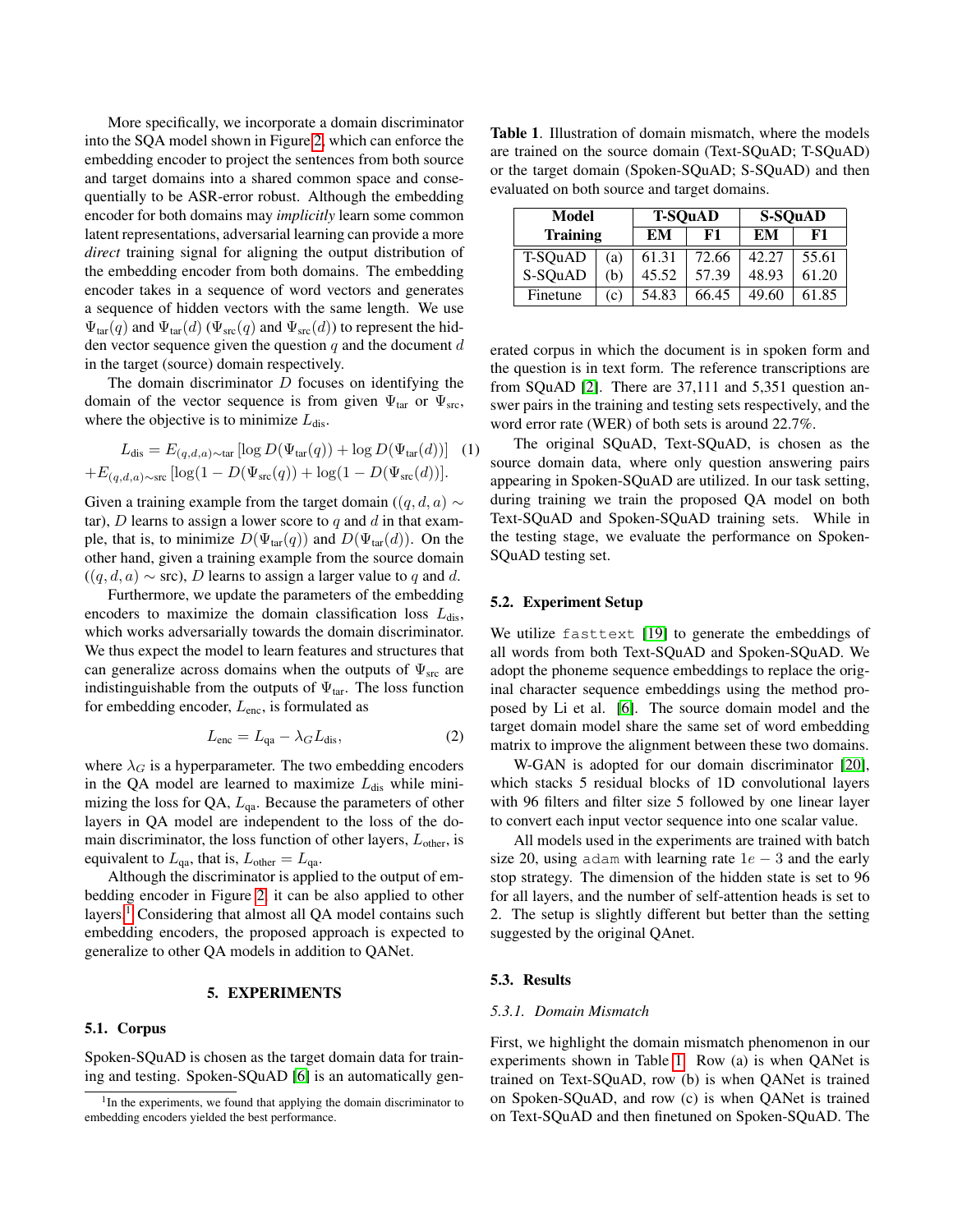| Model                    | EМ                         | F1    |       |
|--------------------------|----------------------------|-------|-------|
| <b>Baseline</b>          |                            |       |       |
| S-SOuAD                  | (a)                        | 48.93 | 61.20 |
| Finetune                 | (b)                        | 49.60 | 61.85 |
| Li et al. $[6]$          | (c)                        | 49.07 | 61.16 |
| Adverarial               |                            |       |       |
| Lan et al. $[17]$        | (d)                        | 49.13 | 61.80 |
| <b>Completely Shared</b> | (e)                        | 49.57 | 61.48 |
| $(e) + GAN$ on Embedding | (f)                        | 51.10 | 63.11 |
| $(e) + GAN$ on Attention | $\left( \mathbf{g}\right)$ | 48.30 | 61.11 |

<span id="page-3-0"></span>Table 2. The EM/F1 scores of proposed adversarial domain adaptation approaches over Spoken-SQuAD.

columns show the evaluation on the testing sets of Text-SQuAD and Spoken-SQuAD.

It is clear that the performance drops a lot when the training and testing data mismatch, indicating that model training on ASR hypotheses can not generalize well on reference transcriptions. The performance gap is nearly 20% F1 score (72% to 55%). The row (c) shows the improved performance when testing on S-SQuAD due to the transfer learning via fine-tuning.

#### *5.3.2. Effectiveness of Adversarial Domain Adaptation*

To better demonstrate the effectiveness of the proposed model, we compare with baselines and show the results in Table [2.](#page-3-0) The baselines are: (a) trained on S-SQuAD, (b) trained on T-SQuAD and then fine-tuned on S-SQuAD, and (c) previous best model trained on S-SQuAD [\[6\]](#page-4-5) by using Dr.QA [\[21\]](#page-5-0). We also compare to the approach proposed by Lan et al. [\[17\]](#page-4-16) in the row (d). This approach is originally proposed for spoken language understanding, and we adopt the same approach on the setting here. The approach models domain-specific features from the source and target domains separately by two different embedding encoders with a shared embedding encoder for modeling domain-general features. The domain-general parameters are adversarially trained by domain discriminator.

Row (e) is the model that the weights of all layers are tied between the source domain and the target domain. Row (f) uses the same architecture as row (e) with an additional domain discriminator applied to the embedding encoder. It can be found that row (f) outperforms row (e), indicating that the proposed domain adversarial learning is helpful. Therefore, our following experiments contain domain adversarial learning. The proposed approach (row (f)) outperforms previous best model (row (c)) by 2% EM score and over 1.5% F1 score. We also show the results of applying the domain discriminator to the top of context query attention layer in row (g), which obtains poor performance. To sum it up, incorporating adversarial learning by applying the domain discriminator on top

<span id="page-3-1"></span>Table 3. Investigation of different layer tying mechanisms, where  $\checkmark$  means that weights of the layer are tied between the source model and the target model. (L1: embedding encoder, L2: context query attention layer, L3: model encoder layer, L4: output layer.)

| <b>Combination</b> | L1 | L2 | L3 | L4 | EМ    | F1    |
|--------------------|----|----|----|----|-------|-------|
| (a)                |    |    |    |    | 51.10 | 63.11 |
| (b)                |    |    |    |    | 50.25 | 62.41 |
| (c)                |    |    |    |    | 49.72 | 61.97 |
| (d)                |    |    |    |    | 48.83 | 61.80 |
| (e)                |    |    |    |    | 51.09 | 62.97 |
| (f)                |    |    |    |    | 49.01 | 61.40 |
| (g)                |    |    |    |    | 49.28 | 61.71 |
| (h)                |    |    |    |    | 49.61 | 61.72 |

of the embedding encoder layer is effective.

#### *5.3.3. Which Layer to Share?*

Layer weight tying or untying within the model indicates different levels of symmetric mapping between the source and target domains. Different combinations are investigated and shown in Table [3.](#page-3-1) The row (a) in which all layers are tied is the row (e) of Table [2.](#page-3-0) The results show that untying contextquery attention layer L2 (rows (c, f, g)) or model encoder layer L3 (rows (d, f, h)) lead to degenerated solutions in comparison to row (a) where all layers are tied. Untying both of them simultaneously leads to the worst performance which is even worse than the finetuning (row (g) v.s. (c) from Table [2\)](#page-3-0). These results imply that sharing the *context-query attention layer* and the *model encoder layer* are important for domain adaptation on SQA. We conjecture that these two layers benefit from training on source domain data where there are no ASR errors, so the QA model learns to conduct attention or further reason well on target domain data with ASR errors.

Overall, it is not beneficial to untie any layer, because no information can be shared across different domains. Untying the embedding encoder L1 and the output layer L4 leads to the least degradation in comparison to row (a).

## 6. CONCLUSION

In this work, we incorporate a domain discriminator to align the mismatched domains between ASR hypotheses and reference transcriptions. The adversarial learning allows the endto-end QA model to learn domain-invariant features and improve the robustness to ASR errors. The experiments demonstrate that the proposed model successfully achieves superior performance and outperforms the previous best model by 2% EM score and over 1.5% F1 score.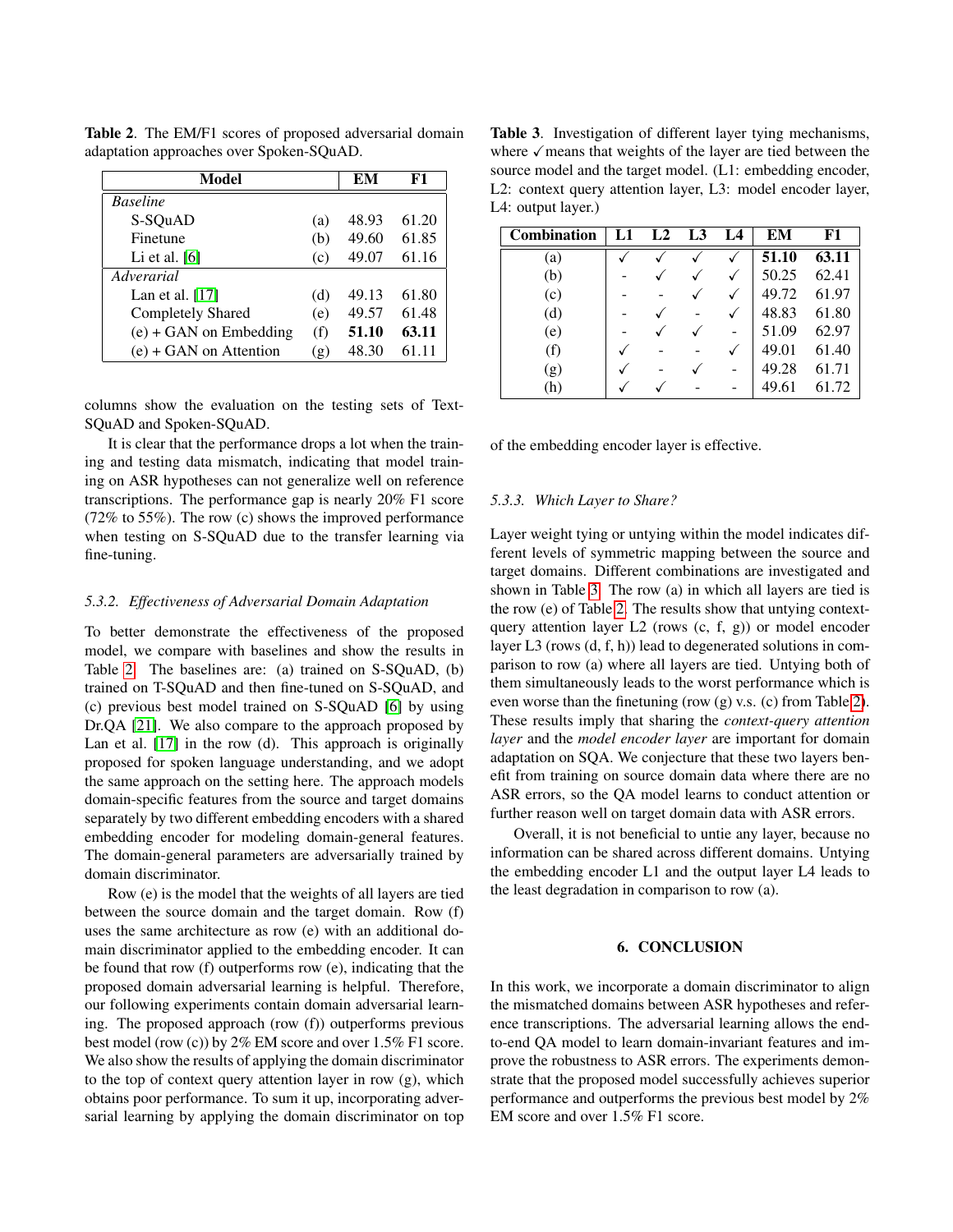# 7. REFERENCES

- <span id="page-4-0"></span>[1] C Lawrence Zitnick, Ramakrishna Vedantam, and Devi Parikh, "Adopting abstract images for semantic scene understanding," *IEEE transactions on pattern analysis and machine intelligence*, vol. 38, no. 4, pp. 627–638, 2016.
- <span id="page-4-1"></span>[2] Pranav Rajpurkar, Jian Zhang, Konstantin Lopyrev, and Percy Liang, "Squad: 100,000+ questions for machine comprehension of text," *arXiv preprint arXiv:1606.05250*, 2016.
- <span id="page-4-2"></span>[3] Adams Wei Yu, David Dohan, Minh-Thang Luong, Rui Zhao, Kai Chen, Mohammad Norouzi, and Quoc V Le, "Qanet: Combining local convolution with global selfattention for reading comprehension," *arXiv preprint arXiv:1804.09541*, 2018.
- <span id="page-4-3"></span>[4] Sz-Rung Shiang, Hung-yi Lee, and Lin-shan Lee, "Spoken question answering using tree-structured conditional random fields and two-layer random walk," in *Fifteenth Annual Conference of the International Speech Communication Association*, 2014.
- <span id="page-4-4"></span>[5] Bo-Hsiang Tseng, Sheng-Syun Shen, Hung-Yi Lee, and Lin-Shan Lee, "Towards machine comprehension of spoken content: Initial toefl listening comprehension test by machine," *arXiv preprint arXiv:1608.06378*, 2016.
- <span id="page-4-5"></span>[6] Chia-Hsuan Li, Szu-Lin Wu, Chi-Liang Liu, and Hungyi Lee, "Spoken squad: A study of mitigating the impact of speech recognition errors on listening comprehension," *arXiv preprint arXiv:1804.00320*, 2018.
- <span id="page-4-6"></span>[7] Chia-Hsuan Lee, Shang-Ming Wang, Huan-Cheng Chang, and Hung-Yi Lee, "Odsqa: Open-domain spoken question answering dataset," *arXiv preprint arXiv:1808.02280*, 2018.
- <span id="page-4-7"></span>[8] Kenney Ng and Victor W Zue, "Subword unit representations for spoken document retrieval," in *Fifth European Conference on Speech Communication and Technology*, 1997.
- <span id="page-4-8"></span>[9] Charl van Heerden, Damianos Karakos, Karthik Narasimhan, Marelie Davel, and Richard Schwartz, "Constructing sub-word units for spoken term detection," in *Acoustics, Speech and Signal Processing (ICASSP), 2017 IEEE International Conference on*. IEEE, 2017, pp. 5780–5784.
- <span id="page-4-9"></span>[10] Yaroslav Ganin, Evgeniya Ustinova, Hana Ajakan, Pascal Germain, Hugo Larochelle, François Laviolette, Mario Marchand, and Victor Lempitsky, "Domainadversarial training of neural networks," *The Journal of*

*Machine Learning Research*, vol. 17, no. 1, pp. 2096– 2030, 2016.

- <span id="page-4-10"></span>[11] Yusuke Shinohara, "Adversarial multi-task learning of deep neural networks for robust speech recognition.," in *INTERSPEECH*, 2016, pp. 2369–2372.
- <span id="page-4-11"></span>[12] Zhilin Yang, Ruslan Salakhutdinov, and William W Cohen, "Transfer learning for sequence tagging with hierarchical recurrent networks," *arXiv preprint arXiv:1703.06345*, 2017.
- <span id="page-4-12"></span>[13] David McClosky, Eugene Charniak, and Mark Johnson, "Automatic domain adaptation for parsing," in *Human Language Technologies: The 2010 Annual Conference of the North American Chapter of the Association for Computational Linguistics*. Association for Computational Linguistics, 2010, pp. 28–36.
- <span id="page-4-13"></span>[14] Laura Chiticariu, Rajasekar Krishnamurthy, Yunyao Li, Frederick Reiss, and Shivakumar Vaithyanathan, "Domain adaptation of rule-based annotators for namedentity recognition tasks," in *Proceedings of the 2010 conference on empirical methods in natural language processing*. Association for Computational Linguistics, 2010, pp. 1002–1012.
- <span id="page-4-14"></span>[15] Bing Liu and Ian Lane, "Multi-domain adversarial learning for slot filling in spoken language understanding," *arXiv preprint arXiv:1711.11310*, 2017.
- <span id="page-4-15"></span>[16] Su Zhu, Ouyu Lan, and Kai Yu, "Robust spoken language understanding with unsupervised asr-error adaptation," in *2018 IEEE International Conference on Acoustics, Speech and Signal Processing (ICASSP)*. IEEE, 2018, pp. 6179–6183.
- <span id="page-4-16"></span>[17] Ouyu Lan, Su Zhu, and Kai Yu, "Semi-supervised training using adversarial multi-task learning for spoken language understanding," in *2018 IEEE International Conference on Acoustics, Speech and Signal Processing (ICASSP)*. IEEE, 2018, pp. 6049–6053.
- <span id="page-4-17"></span>[18] Minjoon Seo, Aniruddha Kembhavi, Ali Farhadi, and Hannaneh Hajishirzi, "Bidirectional attention flow for machine comprehension," *arXiv preprint arXiv:1611.01603*, 2016.
- <span id="page-4-18"></span>[19] Piotr Bojanowski, Edouard Grave, Armand Joulin, and Tomas Mikolov, "Enriching word vectors with subword information," *arXiv preprint arXiv:1607.04606*, 2016.
- <span id="page-4-19"></span>[20] Ishaan Gulrajani, Faruk Ahmed, Martin Arjovsky, Vincent Dumoulin, and Aaron C Courville, "Improved training of wasserstein gans," in *Advances in Neural Information Processing Systems*, 2017, pp. 5767–5777.